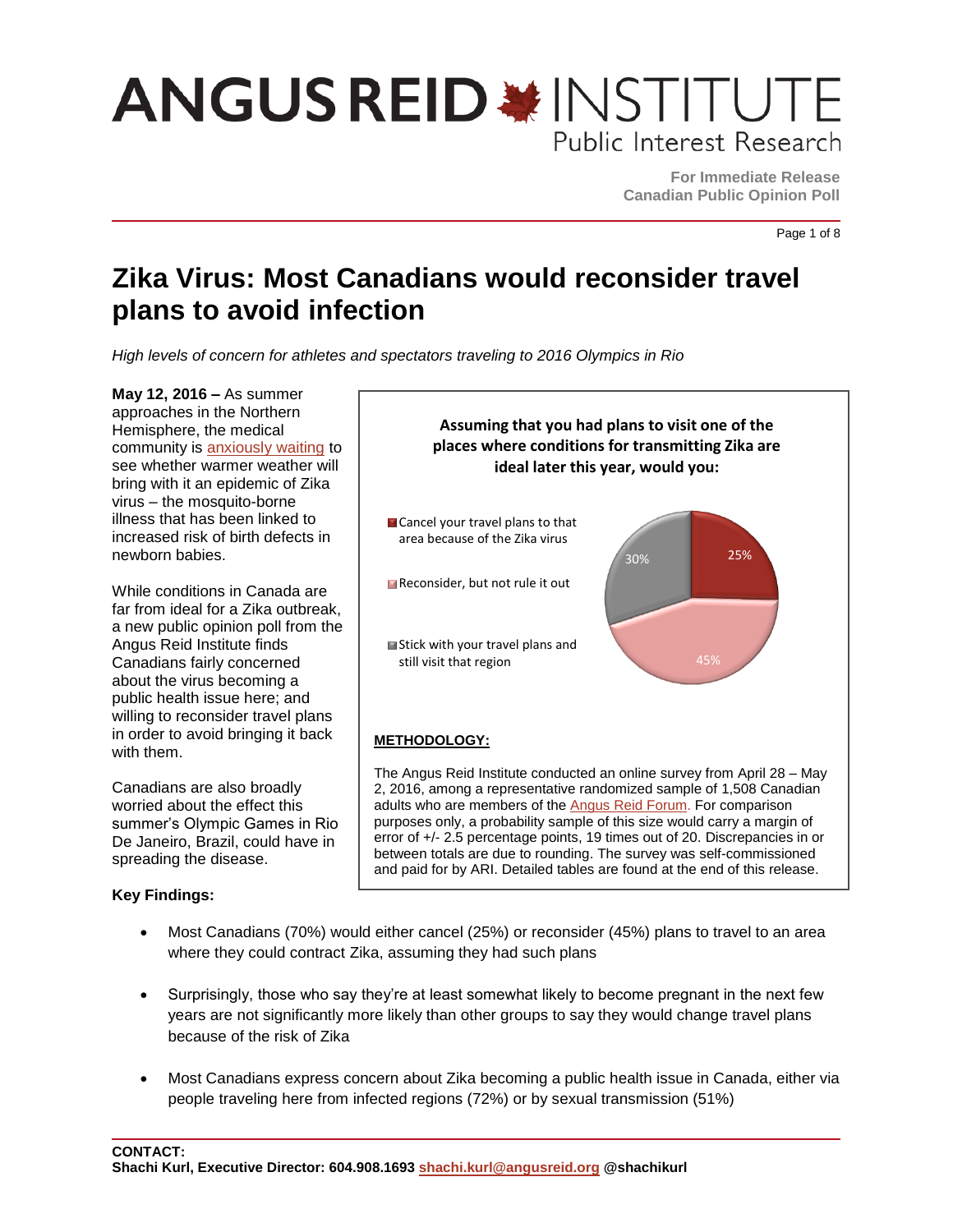## **ANGUS REID \* INSTITUTE** Public Interest Research

**For Immediate Release Canadian Public Opinion Poll**

Page 2 of 8

#### **Most would at least reconsider travel plans because of Zika**

Since last May – when a Zika outbreak in Brazil was linked to an increase in microcephaly, a condition which causes babies to be born with abnormally small heads and is associated with abnormal brain development – there has been a steady stream of news stories about [the spread of the virus,](http://www.theglobeandmail.com/news/national/canada-confirms-first-sexually-transmitted-zika-case/article29749332/) and the [fight to contain it.](http://www.ottawasun.com/2016/05/05/canadian-ebola-vaccine-creators-set-to-tackle-zika)

This widespread coverage has left nine-in-ten Canadians with at least some awareness of the virus. Just 8 per cent say they "haven't seen or heard anything about it."

That said, fewer than one-in-five Canadians (18%) have been highly engaged with the story, following it closely and discussing it with friends and family:



Though it can be [transmitted sexually,](http://www.theglobeandmail.com/news/national/canada-confirms-first-sexually-transmitted-zika-case/article29749332/) Zika is primarily contracted via mosquito bites. Researchers from Oxford University have projected that some [2.2 billion people live in "at risk" areas,](http://www.bbc.com/news/health-36090650) where conditions for transmission of the virus are ideal.

Canada, with its temperate climate and lack of the type of mosquitoes that most commonly spread Zika, is not considered an "at risk" area. The roughly 50 cases of the virus [confirmed in Canada](http://www.theglobeandmail.com/news/british-columbia/two-pregnant-women-among-seven-bc-residents-who-test-positive-for-zika-virus/article29676595/) thus far have either been sexually transmitted or brought back to the country from a place where Zika is transmitted via mosquitoes.

When asked what they would do if they had plans to travel to such a place, one-in-four Canadians (25%) say they would cancel their trip, and another 45 per cent say they would reconsider traveling, but not rule it out.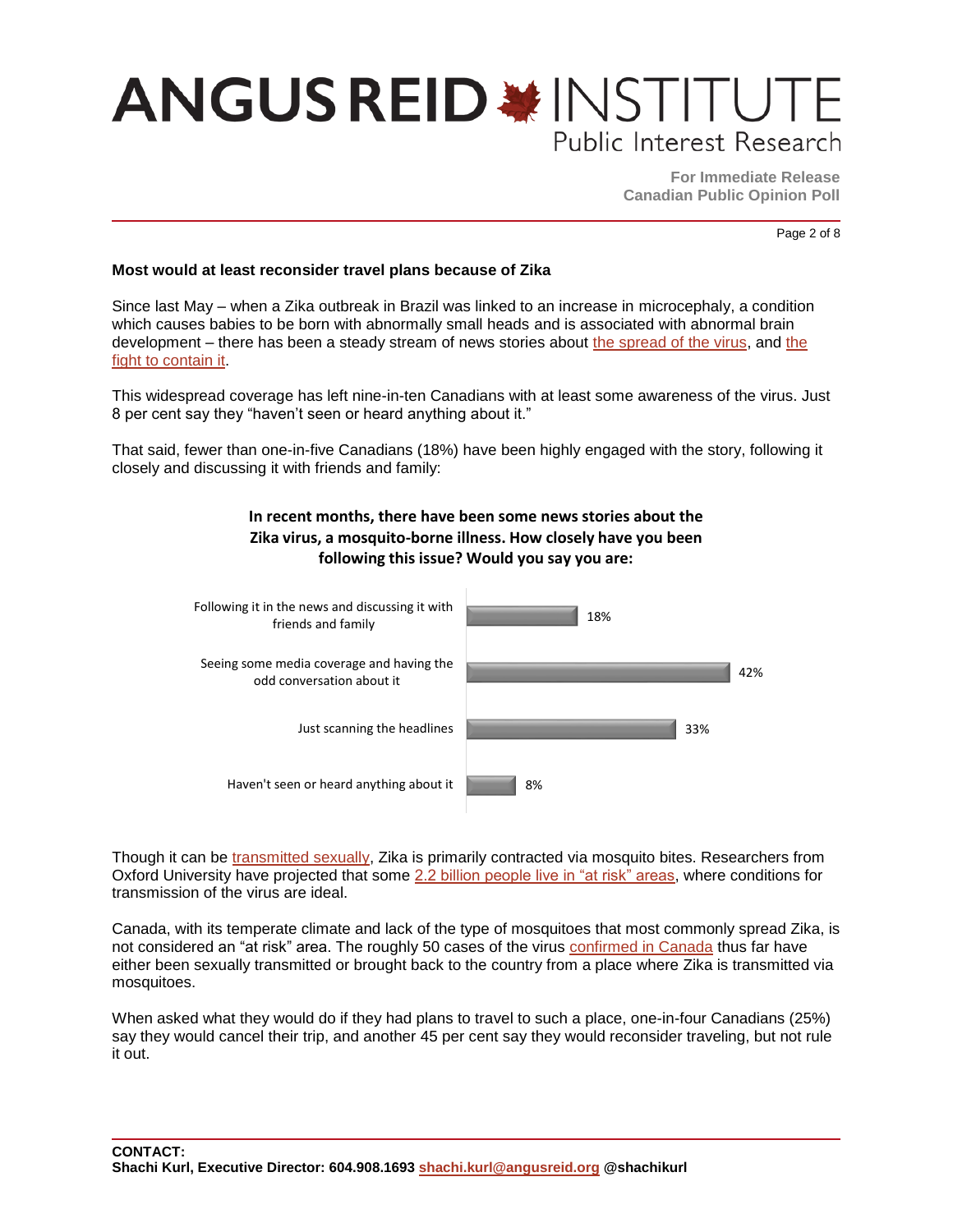## **ANGUS REID \* INSTITU** Public Interest Research

**For Immediate Release Canadian Public Opinion Poll**

Page 3 of 8

Among those paying closest attention to the news reports about the virus, the proportion who say they would cancel a trip to a region where they could get Zika from a mosquito bite rises to one-in-three (33%, see summary tables at the end of this release).

There is also a difference in opinion on this question between men and women, with the latter more likely to say they'd cancel plans (28% versus 22% of men), and less likely to say they would stick to their travel agenda.

At first glance, this finding might appear to be related to the risk Zika poses to pregnant women, but a closer look at the data finds this is not the case.

As seen in the graph that follows, the women most likely to say they would cancel their plans are those ages 55 and older, well past their child-bearing years. Younger women, meanwhile, are no more likely than young men to say they would call off travel because of Zika fears:



### **Percentage who would cancel travel plans to visit an area 'at-risk' for Zika transmission if they had them:**

Also more likely to say they would cancel plans outright: People with lower levels of formal education (high school or less) and those with household incomes of \$50,000 or less [\(see comprehensive tables for](http://angusreid.org/wp-content/uploads/2016/05/2016.05.04_ZikaReleaseTables.pdf)  [greater detail\)](http://angusreid.org/wp-content/uploads/2016/05/2016.05.04_ZikaReleaseTables.pdf).

#### **Past travel experiences affect reaction to Zika**

When shown [the Oxford-developed map](http://www.bbc.com/news/health-36090650) of regions suitable for Zika transmission, roughly three-in-ten Canadians (31%) say someone in their household – either themselves, someone else, or both – has been to one of the highlighted areas in the last five years.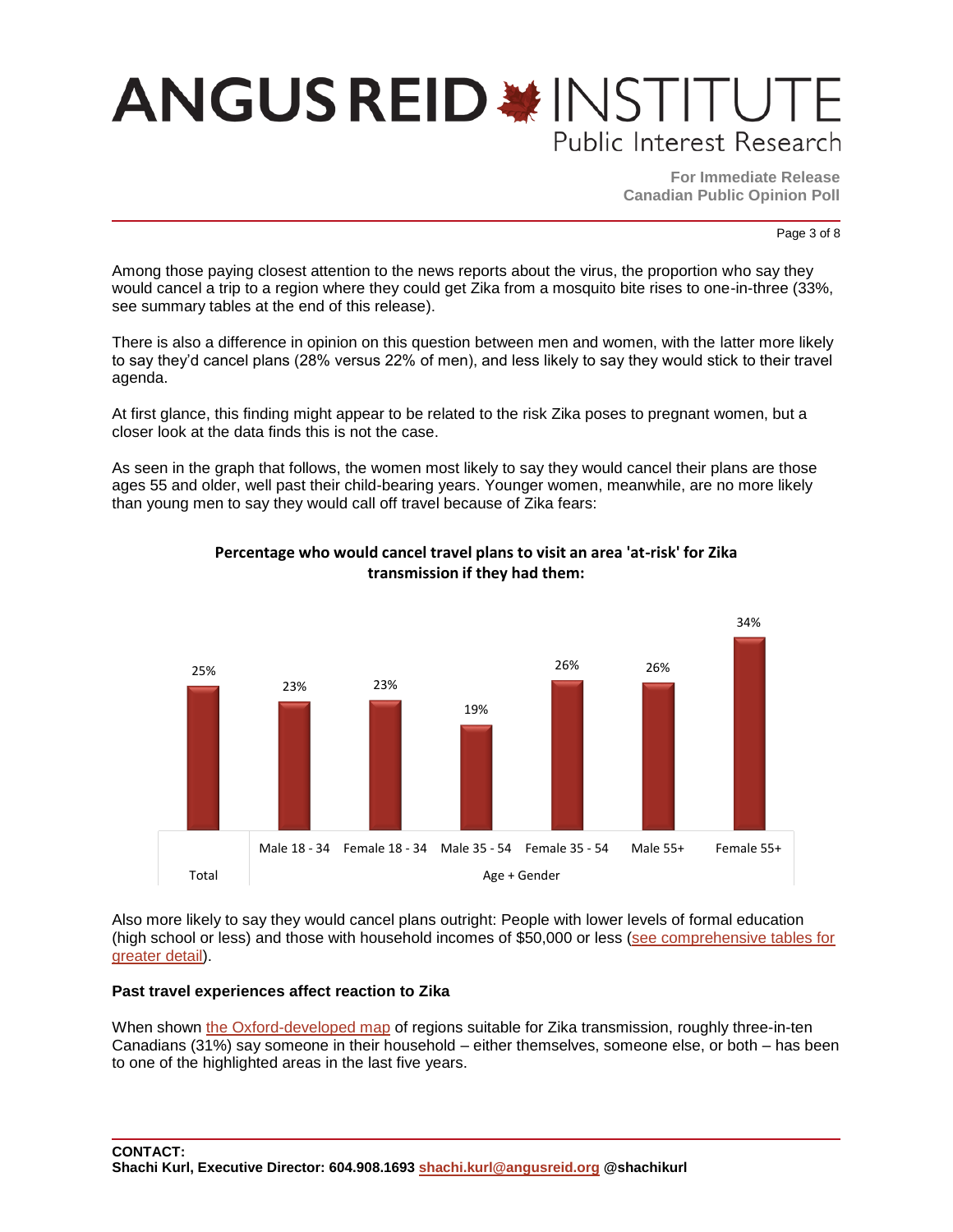## **ANGUS REID \* INSTITU** Public Interest Research

**For Immediate Release Canadian Public Opinion Poll**

Page 4 of 8

These Canadians with household experience of at-risk regions have a vastly different take on the travel plans question than other respondents.

Among this group, fully half (50%) say they would stick to their plans and still visit the region. That's five times as many as say they would cancel their plans:



### **Assuming that you had plans to visit one of the places where conditions for transmitting Zika are ideal later this year, would you:**

#### **Concern among those likely to become pregnant?**

Perhaps surprisingly, given that Zika's most serious effects are seen in newborn babies, Canadians who identify themselves or their romantic partners as likely to become pregnant in the next few years are not noticeably more likely to say they would cancel travel to a Zika-prone region.

Members of this group *are* slightly less likely than those who aren't expecting a pregnancy in the next few years to say they wouldn't even reconsider their plans, but only by a few percentage points, as seen in the following graph:

### **Assuming that you had plans to visit on of the places where conditions for transmitting Zika are ideal later this year, would you:**

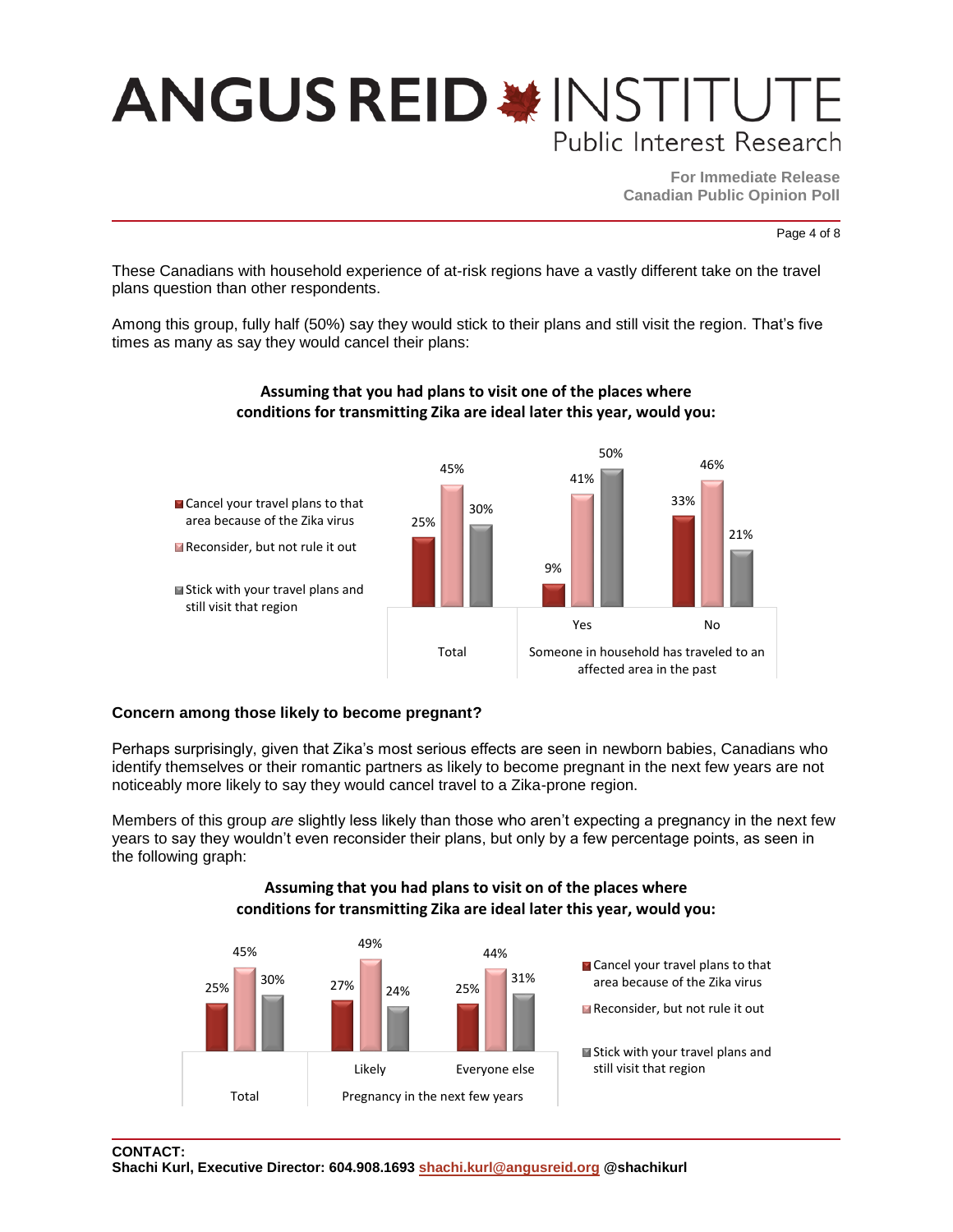## **ANGUS REID \*INSTITUTE** Public Interest Research

**For Immediate Release Canadian Public Opinion Poll**

Page 5 of 8

#### **Moderate worries about Zika becoming a public health issue in Canada**

Though Canada's climate insulates it from mosquito-borne Zika transmission within its borders, health agencies are still taking precautions to avoid the virus causing a public health crisis here. Canadian Blood Services, for example, recently announced [a three-week deferral period](http://www.theglobeandmail.com/life/health-and-fitness/health/zika-virus-a-threat-to-blood-supply-in-affected-areas/article29922955/) for anyone wishing to donate blood who has traveled to a place where Zika is transmitted by mosquitoes locally.

Most of the Canadian public also expresses concern about the virus turning into a public health issue at home.

Roughly half of all Canadians (51%) are either "very" or "moderately" concerned about Zika spreading through the population via sexual contact, and almost three-quarters (72%) express this degree of worry about people traveling to infected regions and bringing the virus back with them:

**How concerned would you say you are about Zika becoming** 



It should be noted that for each of these scenarios, those who describe themselves as "moderately concerned" significantly outnumber those who are very concerned. Women and older Canadians (those in the 55-plus age group) – and especially older women – are the demographic groups that express the greatest concern about Zika becoming a Canadian public health issue via either of these modes (see [comprehensive tables\)](http://angusreid.org/wp-content/uploads/2016/05/2016.05.04_ZikaReleaseTables.pdf).

#### **Most have concerns about people traveling to Brazil for the Olympics**

With Brazil perhaps the country most severely affected by Zika so far, athletes and spectators alike have [been reconsidering their plans](http://www.si.com/more-sports/zika-virus-olympics-mlb-sports) to attend this summer's Olympic Games in Rio De Janeiro.

Most Canadians share these concerns, with seven-in-ten (71%) saying they're worried about the health of the Canadian Olympic team, and fully three-in-four (76%) saying they're at least moderately concerned about people going to Brazil for the Olympics and bringing Zika back to their home countries: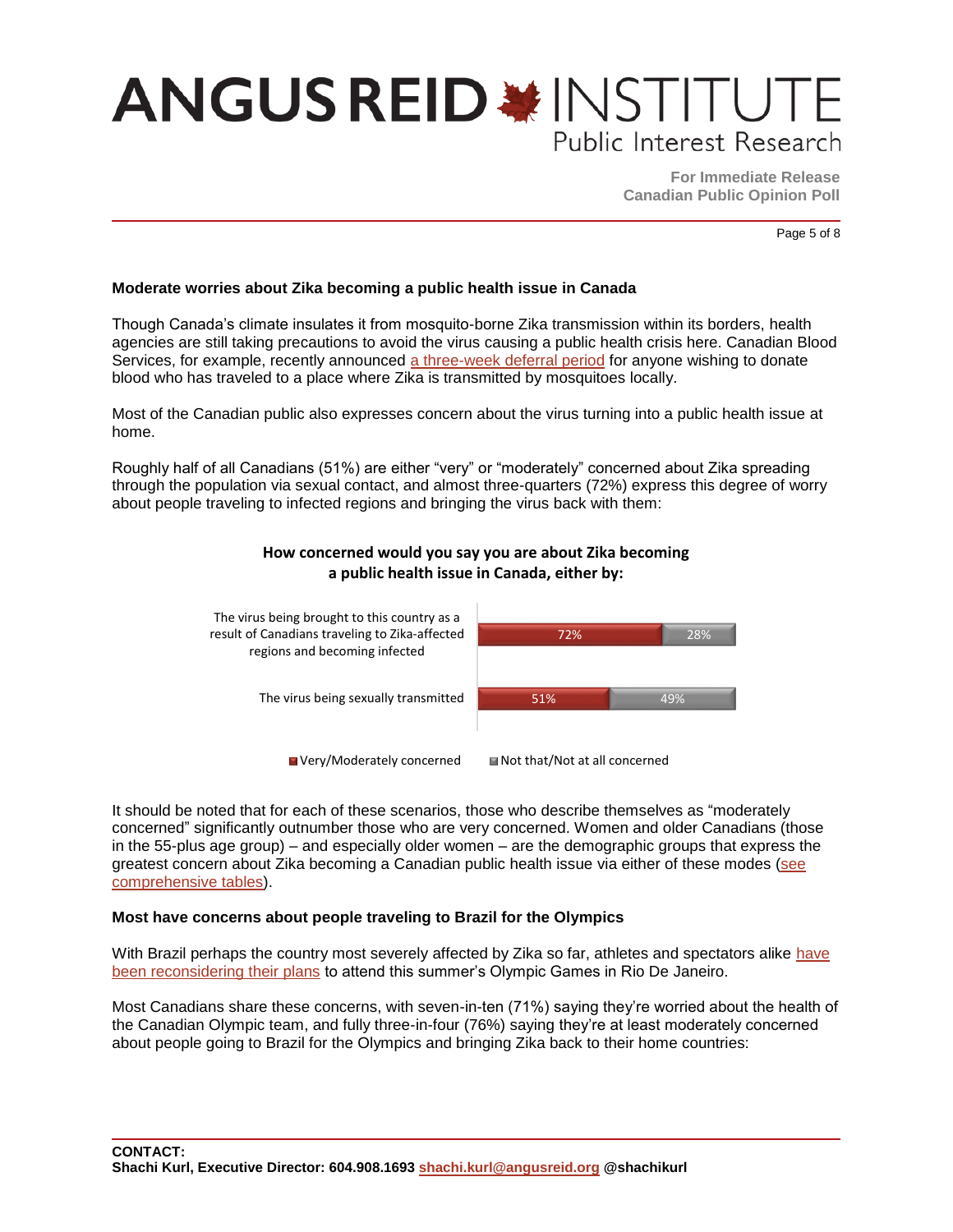## **ANGUS REID \*INSTITUTE** Public Interest Research

**For Immediate Release Canadian Public Opinion Poll**

Page 6 of 8

### **Brazil has been one of the countries most affected by Zika to date and it will also be hosting the 2016 Summer Olympics. How concerned are you about:**



More than one-in-three Canadians (34%) say they're "very concerned" about Olympic visitors bringing Zika back to their home countries – a potential epidemic that has led [some to suggest](http://www.metronews.ca/news/canada/2016/05/09/rio-olympics-should-be-postponed-or-moved-due-to-zika-public-health-professor.html) that the games should be postponed or moved, something [organizers have said they have no intention of doing.](http://www.cbc.ca/sports/olympics/generic/rio-games-zika-outbreak-1.3434744)

*The Angus Reid Institute (ARI) was founded in October 2014 by pollster and sociologist, Dr. Angus Reid. ARI is a national, not-for-profit, non-partisan public opinion research organization established to advance education by commissioning, conducting and disseminating to the public accessible and impartial statistical data, research and policy analysis on economics, political science, philanthropy, public administration, domestic and international affairs and other socio-economic issues of importance to Canada and its world.*

#### *Summary tables follow. For detailed results by age, gender, region, education, and other demographics, [click here.](http://angusreid.org/wp-content/uploads/2016/05/2016.05.04_ZikaReleaseTables.pdf)*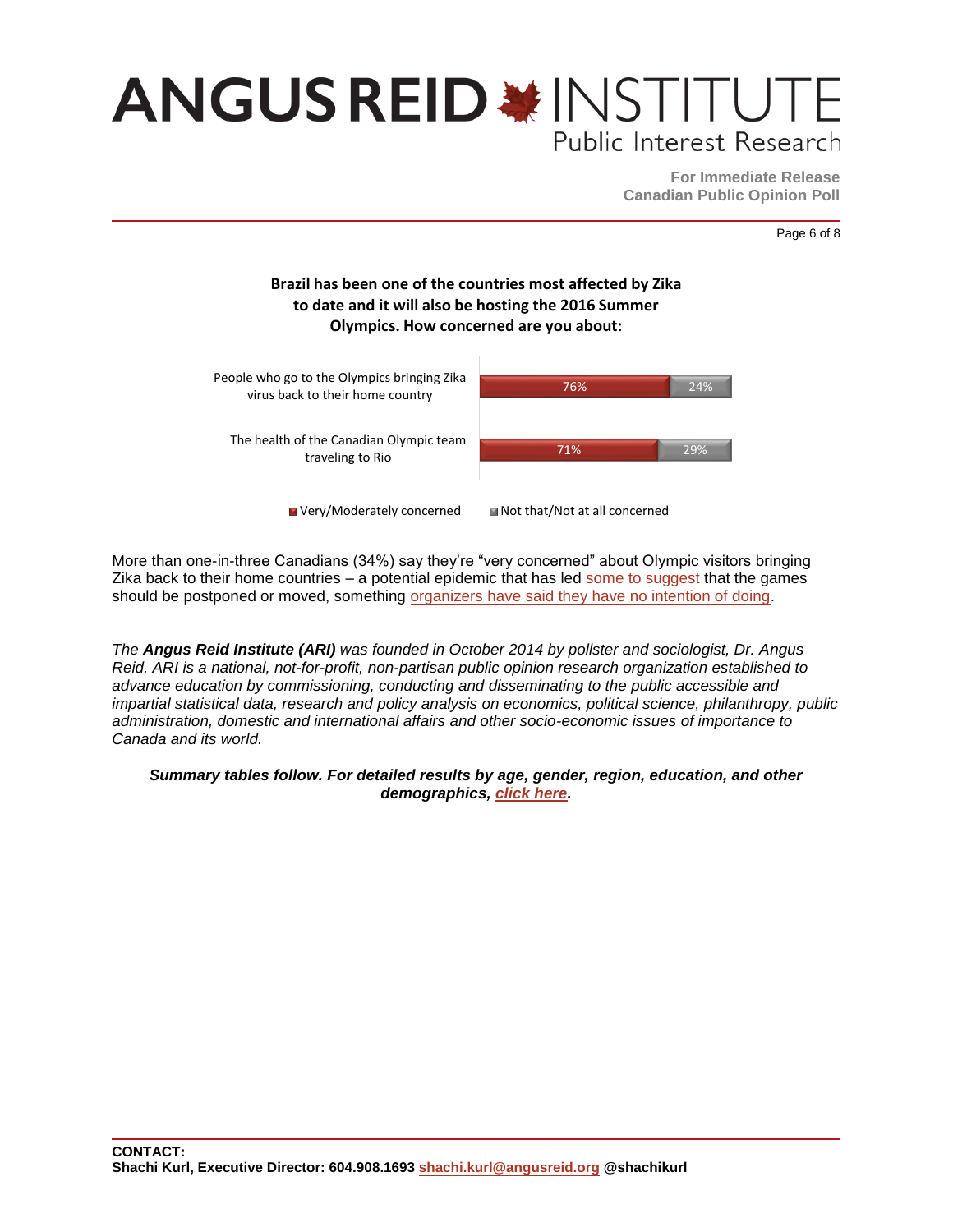### **ANGUS REID \* INSTITUT** Public Interest Research

**For Immediate Release Canadian Public Opinion Poll**

Page 7 of 8

#### **Assuming for a moment that you had plans to visit one of these places later this year, based on whatever you've seen or heard about this and on how you feel right now, would you: (weighted sample sizes) Total (1508) Awareness Following and discussing with friends and family (265) Seeing some coverage and having the odd conversation (626) Just scanning the headlines (499) Haven't seen or heard anything (118) Cancel your travel plans to that area because of the Zika virus 25% 33% 22% 25% 29% Reconsider but not rule it out 45% 41% 48% 43% 42% Stick with your travel plans and still visit that region 30% 26% 30% 32% 29%**

#### **Assuming for a moment that you had plans to visit one of these places later this year, based on whatever you've seen or heard about this and on how you feel right now, would you: (weighted sample sizes) Total (1508) Household experience traveling to Zika-susceptible regions Yes (Net) (475) Yes, me (372) Yes, someone else in my household (198) No, no one (1033) Cancel your travel plans to that area because of the 25% 9% 6% 10% 33%**

| Zika virus                                           |     |     |     |     |     |
|------------------------------------------------------|-----|-----|-----|-----|-----|
| Reconsider but not rule<br>it out                    | 45% | 41% | 40% | 41% | 46% |
| Stick with your travel<br>plans and still visit that | 30% | 50% | 54% | 49% | 21% |

**region**